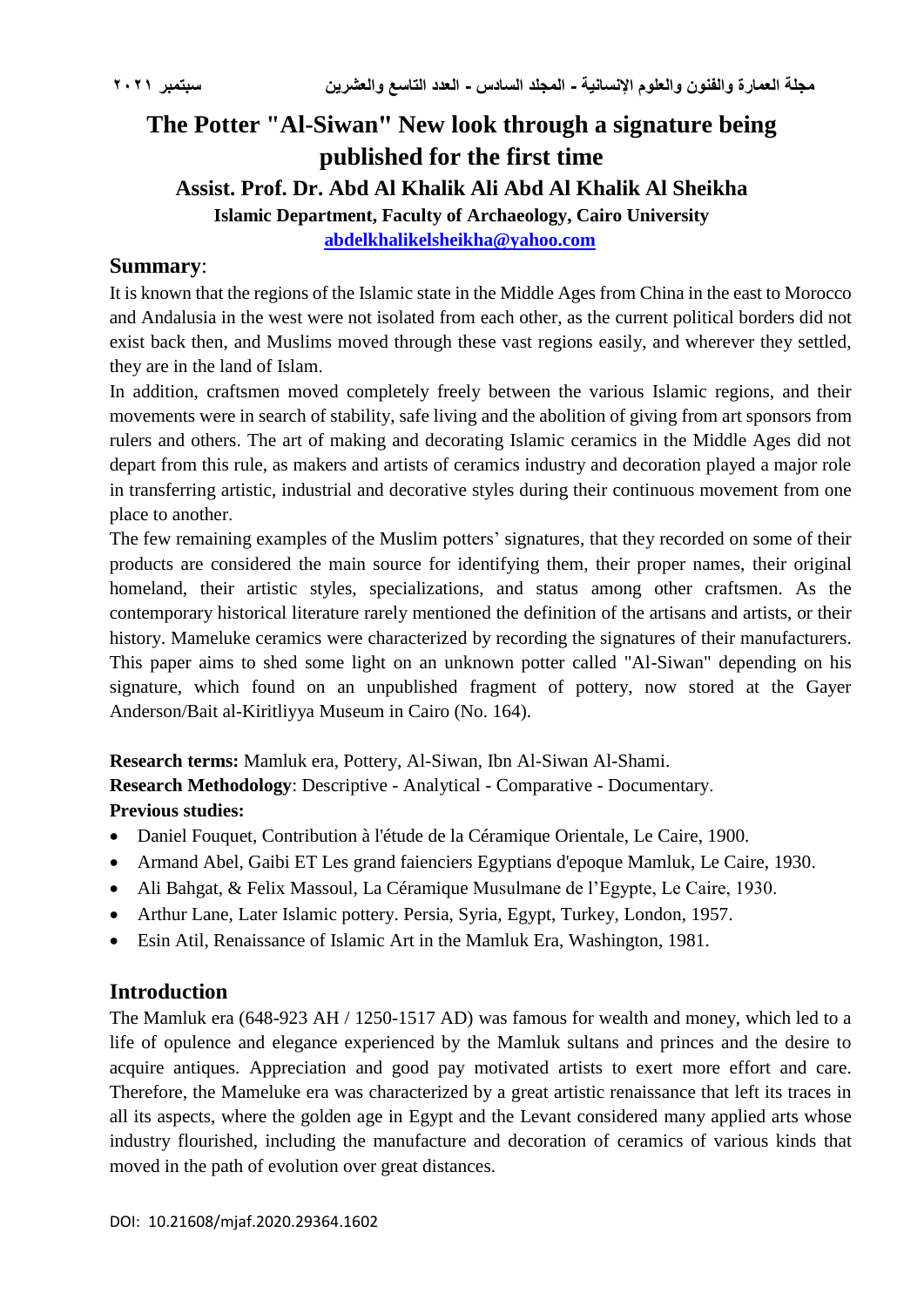In the Mamluk ceramics motifs, we see three streams of external artistic influences. The first is Iranian and appears in artifacts attributed to the second half of the  $7<sup>th</sup>$  century AH / 13<sup>th</sup> AD and even the first half of the  $8<sup>th</sup>$  century AH / 14<sup>th</sup> AD, and this is evident in the Mamluk ceramic pots imitating the Sultanabad ceramics, and the second was the Chinese, and its appearance began around the middle of the  $8<sup>th</sup> AH / 14<sup>th</sup> AD century$ , and it continued throughout the  $9<sup>th</sup> A.H / 15<sup>th</sup> AD century$ , and this is evident in the Mamluk ceramic pots painted in blue and white, as the Mamluk ceramics have been influenced since the middle of the  $8<sup>th</sup>$  century AH / 14<sup>th</sup> AD century by shapes, motifs and colors Porcelain and celadon porcelain imported from China, this effect began as being simple and was simulating tradition and was an attempt to copy in the 9<sup>th</sup> A.H / 15<sup>th</sup> AD century, and the third was the Andalusian and appeared in artifacts dated in the second half of the  $8<sup>th</sup> AH / 14<sup>th</sup> AD$  century, and the early 9<sup>th</sup> A.H /  $15<sup>th</sup>$  AD century.

In the late  $9<sup>th</sup>$  AH / 15<sup>th</sup> century, the Mamluk ceramics industry began to diminish, as the Chinese porcelain utensils were flooded with larger quantities and people began to use them, so it became difficult for the Mamluk potters to compete with these beautiful inexpensive pots, compared to lesser local products.

# **Objectives of the study:**

The industrial organizations had an important role in pushing the development of arts and industries in general forward, as well as the reasons for the progress and prosperity of the Mamluk ceramics industry a large number of skilled craftsmen and potters. Therefore, this research aims to:

- Shed light on one of the unknown potter known as "Al-Siwan."
- Study his artistic style.

 Determine the period during which he worked with this workmanship.Determine his original homeland through his signature that he recorded on the ceramic bottoms which is the subject of this study

It is known that Mamluk ceramics are characterized by the abundance of the signatures of its industry, including, but not limited to: Al-Tawrizi, Ghaibi Ibn Al-Tawrizi, Ibn Ghaibi Al-Tawrizi, Egyptian Professor, Sheikh Al-Sanna, Ghazal, Ghozael, Al-Khabbaz, Ibn Al-Khabaz, Ajami, Muhandam, Naqash, Al-Hormozi, Abu Al-Ezz, Darwish, Dahin, Al-Baqaili, Sons "Abnaa" of Al-Fakhoury Al-Masryyn, Ibn Al-Malik, Servant of the Poor "Khadem Alfokaraa", Ghazi, Al-Shaer, Al-Ajeel, Al-Barani, Al-Iraqi, Al-Shami, Barir, Qoronfoli, Ibn Zaitoun, Al-Faqir and others.

Also, these signatures were not limited to male potters, as signatures belonging to women who worked in the manufacture and decoration of ceramics on an equal basis with men were found, for example from these potteries, for example Quttaitah, Intisar Set Al-Roumi, Al-Dar, Umn and others. The Gayer Anderson Museum in Cairo maintains the bottom of an irregular shaped pot of white and blue painted ceramic inside and outside in imitation of Chinese porcelain (pl.1) - the porcelain bottom under study – was made of good white material and painted with clear glass paint, and the decoration of the inner surface of the bottom  $\left(\frac{p!1}{A}\right)$  was decorated with plant formations as a central flower in the middle of the bottom with nine completely colored petals in blue stems from the ends of five petals, including floral motifs which are simple branches bearing pointed leaves (Fig.1) that spread on the products of porcelain china in white and blue in the century  $9<sup>th</sup> AH / 15<sup>th</sup>AD$  (pl.2), and these branches are touched by a circle in blue surrounding the previous decorative composition, followed by an outward circle with another blue color that took the beginning of starting the motifs of the rest of the lost vessel.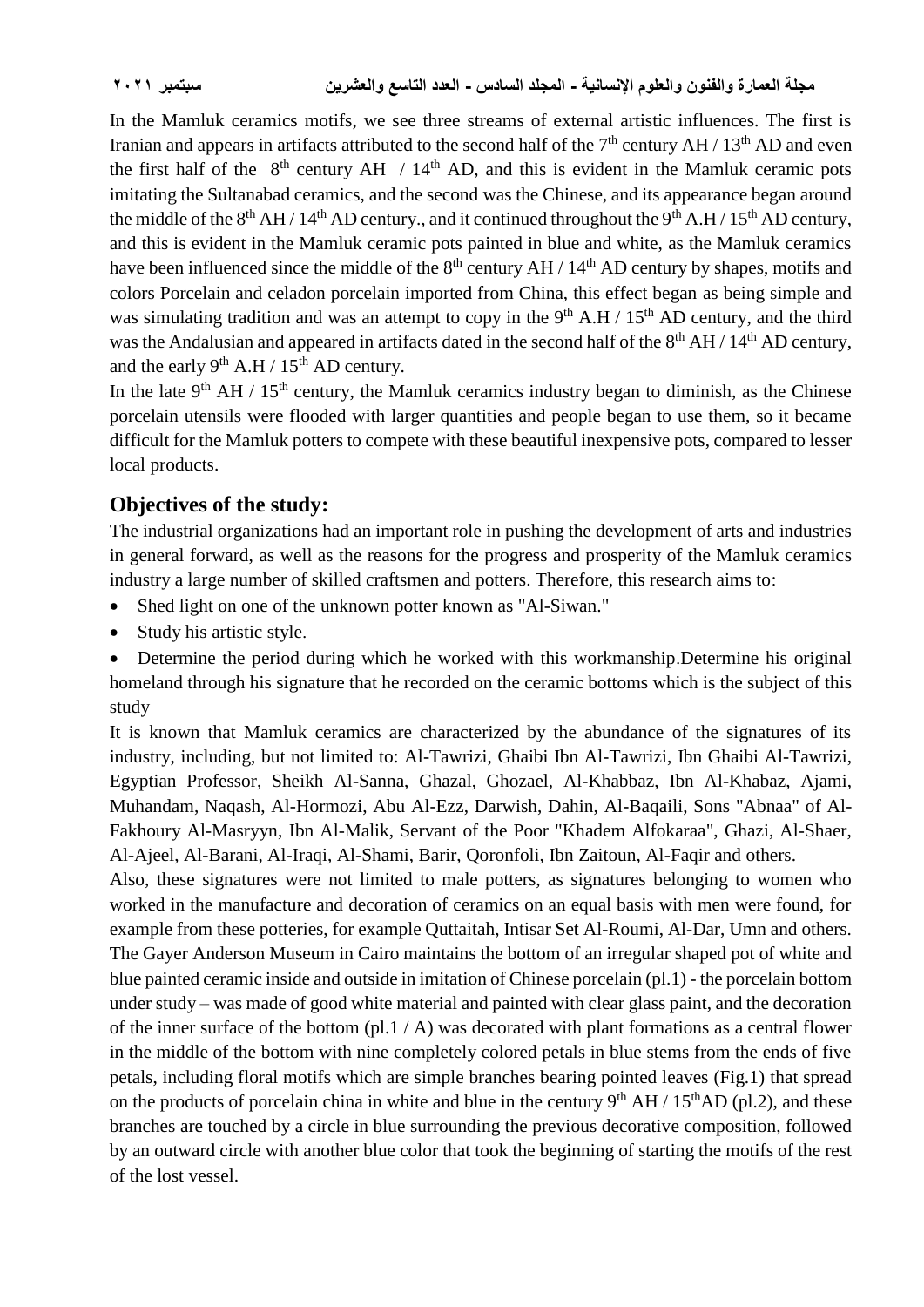Likewise, the outer surface of the aforementioned ceramic bottom (pl.1 / b) is decorated with floral formations in the style of securitization, in blue on a white floor in a circular shape that wraps around the bottom section of the bottom near the base, as recorded inside the circular ring of the bottom in blue on a white floor a letter representing the name of the potter. The creator of the piece, we can read it in the form of "making a pinna", as the signature are completely clear in the Naskhi calligraphy and in relatively large size until they almost fill the circular ring of the ceramic bottom (Fig.2).

The Museum of Islamic Art in Cairo also maintains the bottom of a Mamluk porcelain pot painted in white and blue imitation of Chinese porcelain - (Record No. 13064) - (Pl. 8 / A, B) plated with transparent glass paint inside and outside, adorning the inner surface of the vessel (Pl.8 / A) With delicate floral formations in the style of securitization (Fig. 3) distributed regularly within eleven repeated geometric formation regularly from a rectangle that wraps around a central area in the middle of the bowl separating them from the previous formation a well-drawn geometric plexus, the central region is decorated with vegetative formations of securitization of palm trees and halves Palm fans, triple and five-lobed leaves are reserved in white on a blue background (Fig.4), and are recorded in the center of the circular bottom of the bottom from the outside (Pl.8 / b) Signing the pottery in the form of "pinna making" which is the same place in which the signature of the potter on the bottom of the subject under study is recorded, in the same formula as "Al-Siwan ", however, the breakdown of some parts of the glaze paint on this bottom made the writing unclear.

The Museum of Islamic Art in Cairo also maintains the bottom of a Mamluk porcelain pot painted in white and blue imitation of Chinese porcelain - The record number of the Museum of Islamic Art in Cairo (1940/544) - bearing the signature of the potter in the form of "Al-Siwan " inside the bottom from the outside and it is the same place in which it has registered the potter's signature on the bottom of the study under the same formula which is also " Amal Al-Siwan".

From the foregoing it has become clear to us the decorative style of the "Al-Siwan" pottery, as it executed its decorations in blue on a bright white floor inside and outside the pot, and, like other Mameluke ceramics, he used plant formations according to Chinese traditions that spread extensively within the Mamluk ceramics in the 9<sup>th</sup> century AH  $/15<sup>th</sup>$  AD, (Pls. 9, 10, 11), which is the method used by most of the Mamluk potters, especially the famous potter Ghibi Ibn Al-Tawrizi (Pls. 4, 7, 11), Ibn Ghibi Al-Tawrizi (pl.5), Abu Al-Ezz, Dahin, Khabbaz, Ibn Al-Khabbaz (pl.9), Ajami, Muhandam, Naqash, Al-Hormozi, Darwish, Al-Buqaili (pl.10), Ibn Al-Malik, Servant of the Poor, Ghazi, Al-Shaer, Al-Ajeel, Al-Barani, Al-Iraqi, Al-Shami, Barir, Qronfoli, Ibn Zaytoon, Al Fakeer. Depending on the way this potter recorded his name on the inside of the outer bottom ring of the pot, it is the preferred position of the Mamluk potters in registering their signatures (pls. 3,9, 10, 11, 12), the use of blue Naskhi and Thulth calligraphy in his signature, as well as the Chinese-style plant motifs executed on the inner and outer surface of the bottom of the study in question, which was painted in blue on a white floor under the transparent glass coating, and it was the same method used by the Mamluk potters in imitating Chinese porcelain utensils in the late  $8<sup>th</sup>$  century AH / 14<sup>th</sup> AD and throughout the 9<sup>th</sup> century AH / 15<sup>th</sup> AD (pls. 9, 10, 11). we suggest that the "Al Siwan" potter worked with the manufacture and decoration of Mamluk porcelain painted in blue and white in imitation of Chinese porcelain in the  $9<sup>th</sup> AH / 15<sup>th</sup> AD$  century. The ceramic vessels are being distinguished by the use of white and blue colors only and the use of local materials, as was the use of the Naskhi and Thulth calligraphy in recording his signature on his utensils.

Likewise, we suggest that "Al-Siwan" potter is the father of the potter whose name was recorded in the form of "The Work of ibn Al-Siwan Al-Shami" (Fig.6). We also suggest that he is a Shami of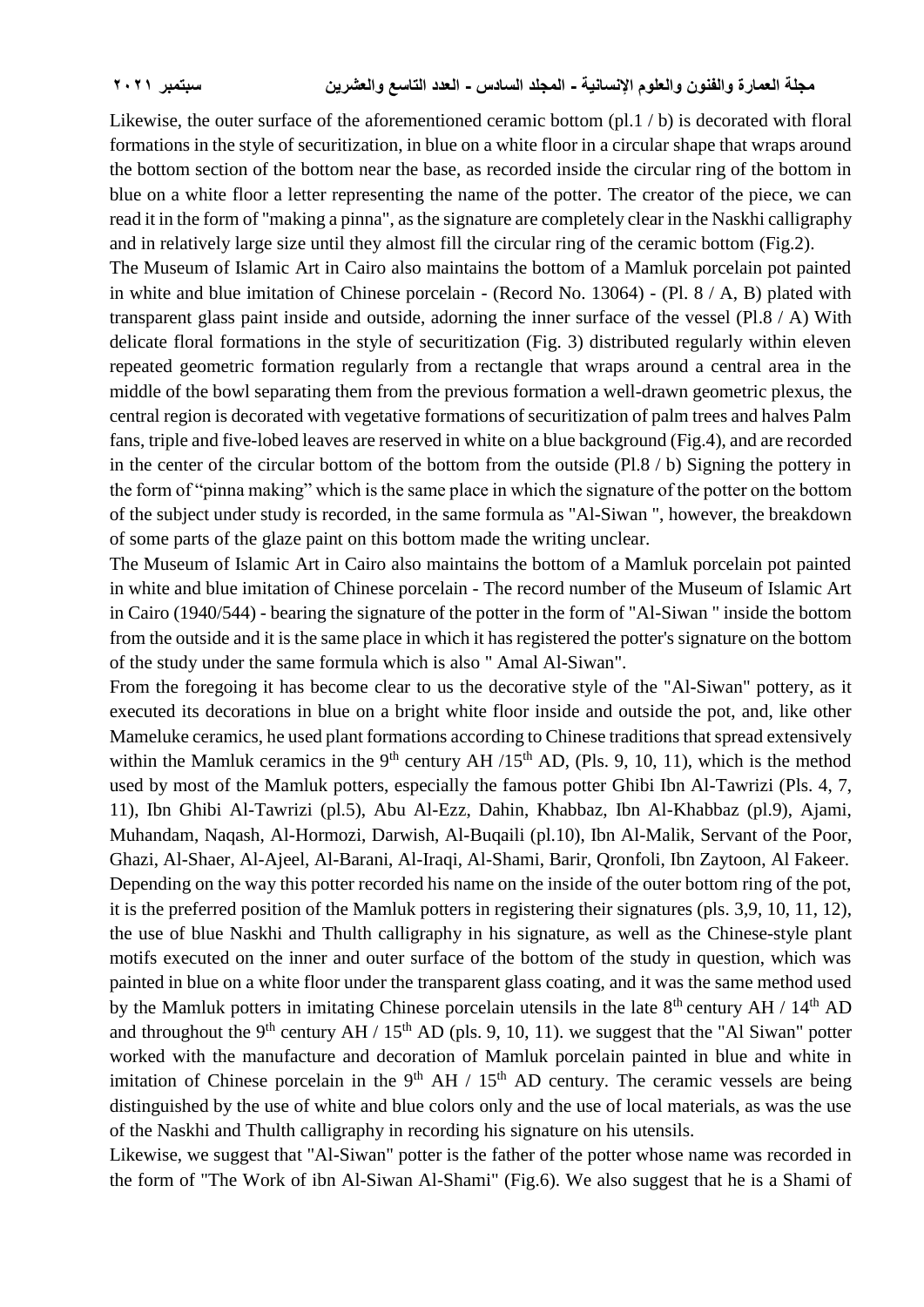origin, not an Egyptian, and he migrated from the Levant to Egypt according to what stated at the end of his son's signature, "Al-Shami". It is known that a person is not attributed to his country unless he is outside it, and the formula for the ratio to the homeland was repeated at the end of the signatures of the potters in the Mamluk era, where the potter attributed the same metaphysical in his signatures to the city of Tabriz at the time in the form of "the work of Ghaybi son of Al-Tawrizi" (pl.6) or as "The work of Ghaybi Tawrizi" (pl.7), and to the Levant at other times in the form of "metaphysical Shami" (pl.11), and among the Mamluk potters who restricted his signature to his production with the title of proportion to his home only in the form of "work of al-Shami" (Fig.7), and in the midst of the competition in Fustat between the local potters and the immigrant potters - some local potters attributed themselves to their country "Egypt" as did the "al Ustaz Almasri" (Pl.12). Thus, we expect this "Al Siwan" to be the head of an artistic family specializing in the manufacture and decoration of ceramics in Mamluk era in the 9<sup>th</sup> century AH /  $15<sup>th</sup>$  AD in Fustat city after they migrated to it from the Levant, their original homeland, also his son, "Ibn Al-Siwan al-Shami".

## **The most important results:**

• The study added two new names to the list of Islamic pottery craftsmen in general and Mamluk ceramics manufacturers in particular who worked in this field and in particular during the AH  $9<sup>th</sup>$  / AD 15<sup>th</sup> century in Al-Fustat city, where their production was found.

 The study suggested that the potter "Al-Siwan" might represent the head of an artistic family that specialized in manufacturing and decorating Mamluk ceramics during the  $9<sup>th</sup> AH / 15<sup>th</sup>$  century. may other names of this family's pottery will be revealed in the future by revealing more of their ceramic products during archaeological excavations in Fustat city.

• The study proved that the potter "Al-Siwan" his native land is the Levant not Egypt despite finding his production in Al-Fustat, confirms that the signature of his son in the form of "The work of "*Amal*" Ibn Al-Siwan Al-Shami".

• The study proved that the potter "Al-Siwan" production was influenced by the Chinese ceramic production methods, whether in decorations or colors, especially Chinese porcelain painted in blue and white in the AH 9th / AD 15th century, as it appears from the two pieces under study.

 The study demonstrated that the potter "Al-Siwan" used the same industrial and decorative methods that were used by his colleagues from the Mamluk era pottery, whether in terms of raw materials, colors, decorations, or the method of recording his signature on pots in Naskhi and in a Thulth calligraphy on a white floor and in the outer ring of the bottom**.**

## **Refrences:**

1-Atil, Asin, Nahdat alfan alislami fi alahd almamluki, Waishnugtun, 1981 m.

2- Ahmad, Abd Alraziq Ahmad, Alfnoon alislamiah fi alaisrin alayyubi wa almamluki, kuliyat aladab jamieat eayan shams, 2003 m.

3- Albasha, Hassan, alfnoon alislamiah wa alwazayif alaa alathar alarabiah, g1, dar alnahdah alarabiah, Alcaherah, 1965 m.

4- Hassan, Zaki Mohammed, Fonoon AlIslam, Alcaherah, 1948 m.

5- Husayn, Mahmoud Ibrahim, Aalam almusawirin almuslimin wa ashhar a'amaluhum alfaniato, maktabat nahdat alsharq, Alcaherah, 1982 m.

6- Husayn, Mahmoud Ibrahim, Mawsueat alfannanin almuslimin, aljuz' al'awal, almusawiron almuslimon, Alcaherah, 1989 m.